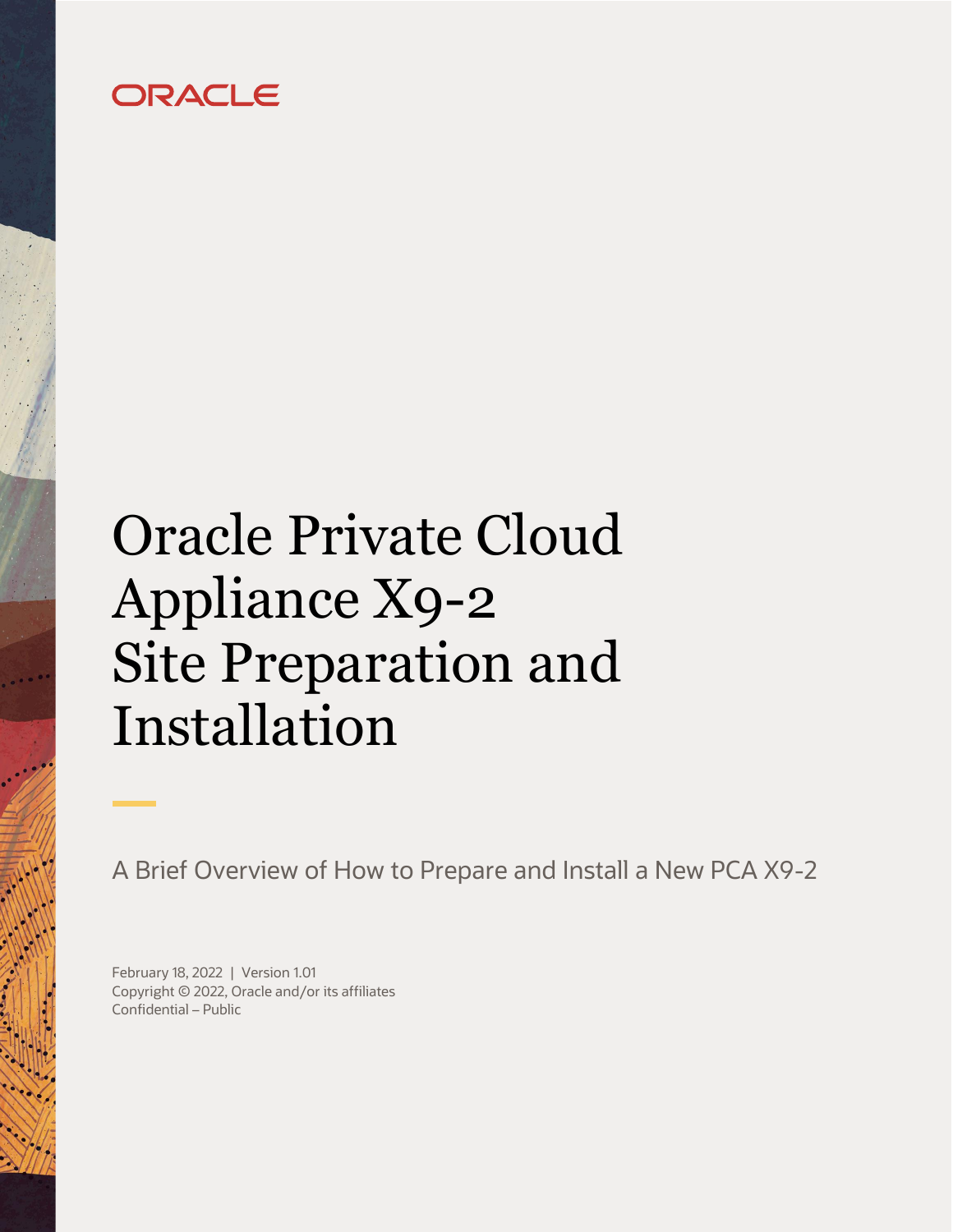#### <span id="page-1-1"></span>**PURPOSE STATEMENT**

<span id="page-1-0"></span>This document provides an overview of features and enhancements included in release <Release>. It is intended solely to help you assess the business benefits of upgrading to [<Release>](#page-1-0) and to plan your I.T. projects.

#### <span id="page-1-2"></span>**DISCLAIMER**

This document in any form, software or printed matter, contains proprietary information that is the exclusive property of Oracle. Your access to and use of this confidential material is subject to the terms and conditions of your Oracle software license and service agreement, which has been executed and with which you agree to comply. This document and information contained herein may not be disclosed, copied, reproduced or distributed to anyone outside Oracle without prior written consent of Oracle. This document is not part of your license agreement nor can it be incorporated into any contractual agreement with Oracle or its subsidiaries or affiliates.

This document is for informational purposes only and is intended solely to assist you in planning for the implementation and upgrade of the product features described. It is not a commitment to deliver any material, code, or functionality, and should not be relied upon in making purchasing decisions. The development, release, and timing of any features or functionality described in this document remains at the sole discretion of Oracle.

Due to the nature of the product architecture, it may not be possible to safely include all features described in this document without risking significant destabilization of the code.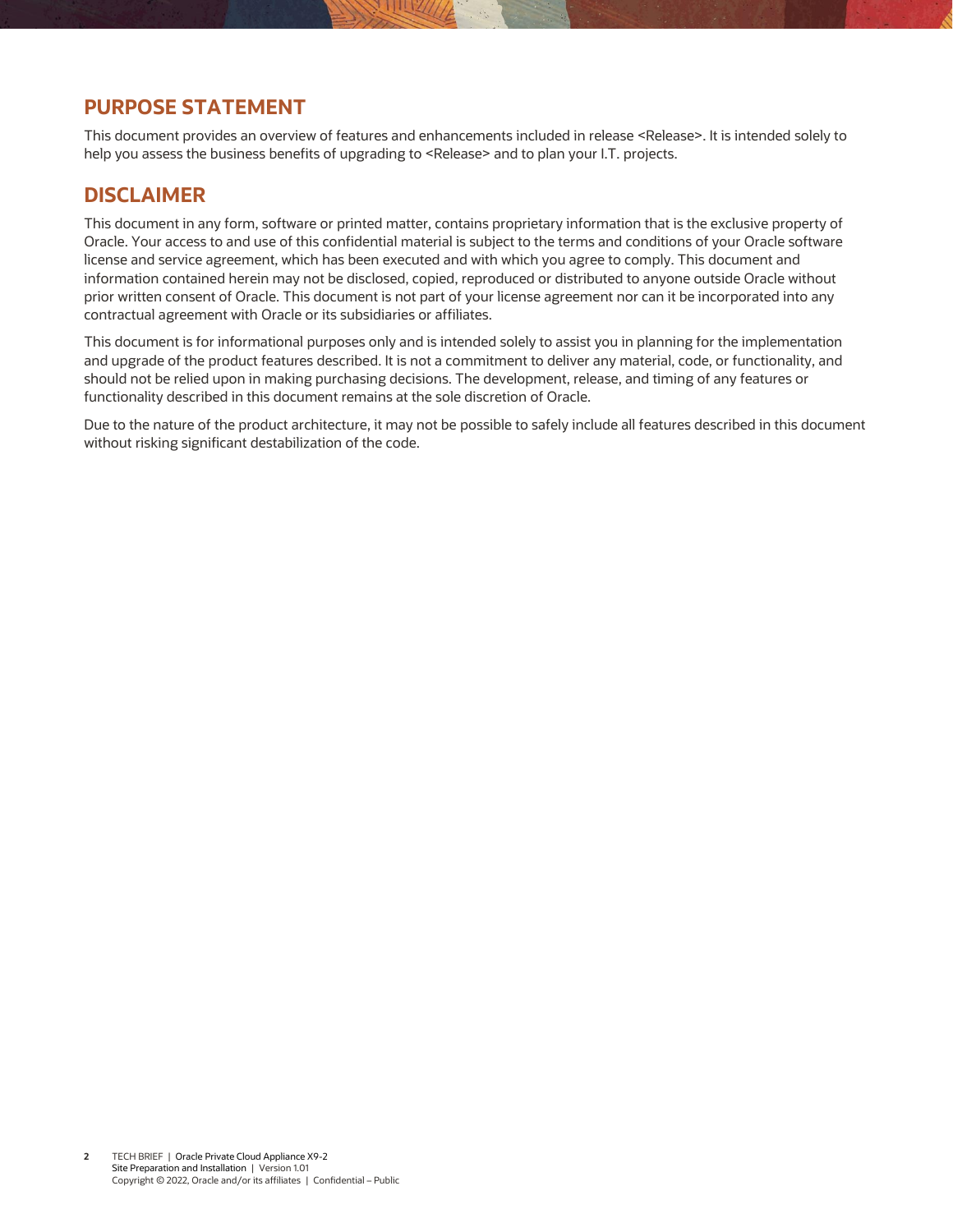### **TABLE OF CONTENTS**

| 2<br>4<br>4<br>4<br>5<br>5<br>11<br>13 | <b>Purpose Statement</b>      | 2 |
|----------------------------------------|-------------------------------|---|
|                                        | <b>Disclaimer</b>             |   |
|                                        | <b>Introduction</b>           |   |
|                                        | <b>Site Requirements</b>      |   |
|                                        | <b>Delivery and Setup</b>     |   |
|                                        | <b>Power On</b>               |   |
|                                        | <b>Initial Configuration</b>  |   |
|                                        | <b>Initial Administration</b> |   |
|                                        | <b>Summary</b>                |   |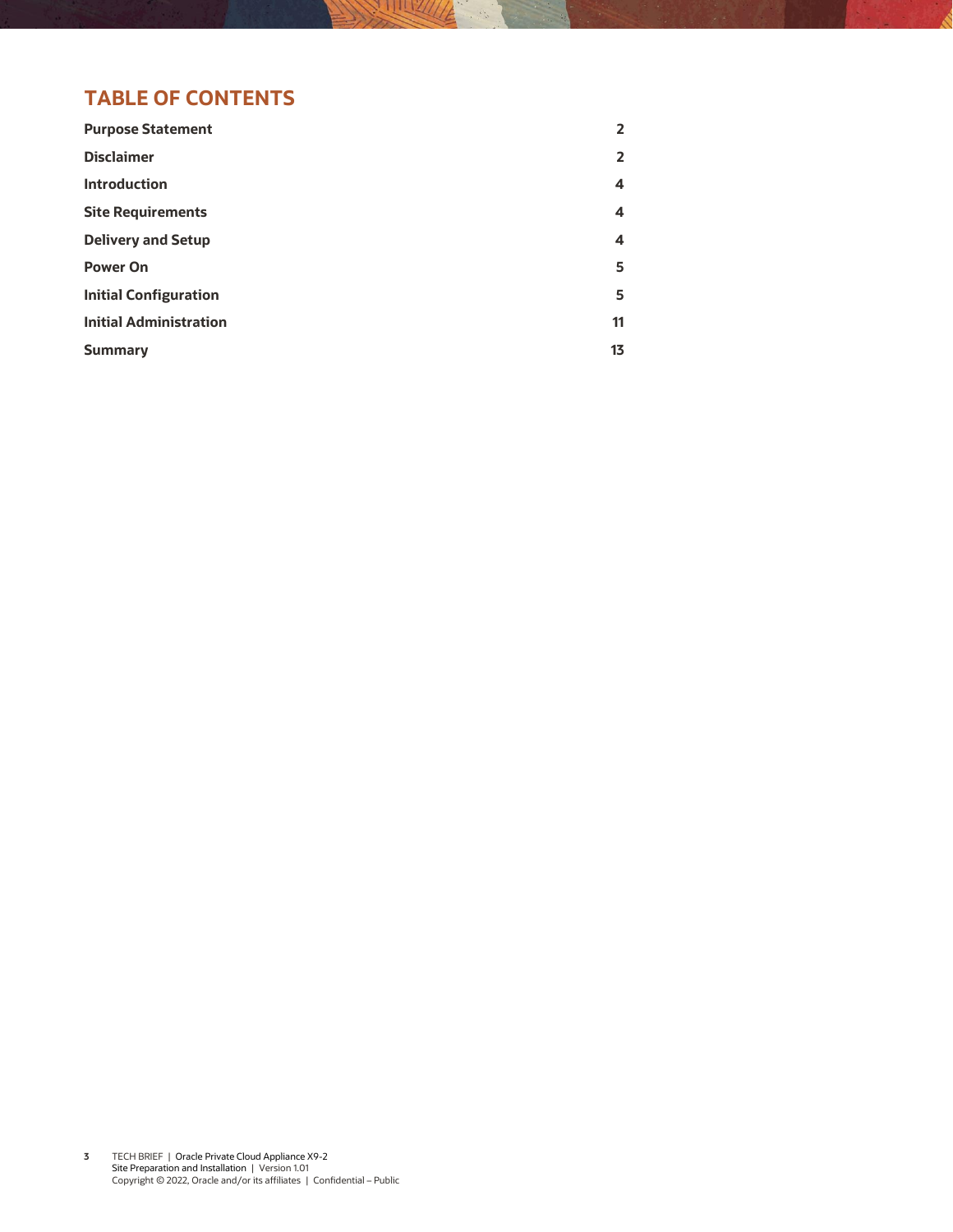#### <span id="page-3-0"></span>**INTRODUCTION**

This Tech Brief provides best practices and guidance for installing the Oracle Private Cloud Appliance X9-2.discussing the current process for the initial installation and configuration of the new Oracle Private Cloud Appliance X9-2.

For the first wave of installs, Oracle Advanced Customer Services (ACS) installation will be required, but it is still good to be familiar with the process.

The initial install of a system is an important part of the customer experience. Fortunately, the physical installation processes for the PCA X9-2 will be familiar and the initial configuration is simple. It is familiar because physical installation is extremely similar to previous generations of PCA. Initial configuration is simple because it is all wizard-driven. As with anything else, proper planning also plays a large role in the success of an installation.

It is worth noting that even though the installation process is familiar and simple, the administration and use of the PCA X9- 2 is a completely new experience. People will not be able to rely on their previous administrative knowledge of PCA systems. This means that product training for the PCA X9-2 will be very important. Therefore, please take the time to attend product training on the PCA X9-2 prior to delivery. Everyone should understand what can be done with the PCA X9-2, how those things are accomplished, and how the system should be configured to achieve your desired results.

We will cover some basic steps on how the system is delivered and initially configured. These steps will include:

- Site Requirements
- Delivery and Set-up
- Power On
- Initial Configuration
- Initial Administration

#### <span id="page-3-1"></span>**SITE REQUIREMENTS**

The site requirements are a topic that will be very familiar to anyone that has been involved with the installation of an Oracle Engineered System in the past, and so they will not be explicitly enumerated here. The official site installation guide can be found with the other PCA X9 official documentation at this location:

<https://docs.oracle.com/en/engineered-systems/private-cloud-appliance/3.0/install-3.0.1/index.html>

First, need to highlight some important preparation steps. Site requirements should all be checked prior to the hardware being delivered. This includes:

- Making sure the receiving area for the PCA X9-2 can handle the dimensions of the packaged rack
- Ensuring that the path from the receiving area to the data center floor is clear and that the rack can physically be moved along that route
- Verifying that cooling and electrical needs have all been addressed with the customer's data center operations team

There are multiple PDU options available for the PCA X9-2 depending on country, data center power availability, and expected PCA capacity. We can use 15kVA single or three-phase PDU, a 22kVA single phase, and a 24kVA three phase PDU. Each PCA X9-2 will have two of these PDUs included in the base rack to provide redundant power to the components.

It is critical to complete the PCA X9-2 Initial Installation Checklist, which is found in the PCA documentation library. The link to the PCA X9-2 Initial Installation Checklist can be found here:

[https://docs.oracle.com/en/engineered-systems/private-cloud-appliance/3.0/install-3.0.1/install-checklists.html#install](https://docs.oracle.com/en/engineered-systems/private-cloud-appliance/3.0/install-3.0.1/install-checklists.html#install-interview-worksheet)[interview-worksheet](https://docs.oracle.com/en/engineered-systems/private-cloud-appliance/3.0/install-3.0.1/install-checklists.html#install-interview-worksheet)

There are key functional decision points that need to be made for the installation, and having them well thought out based on the target environment is a key factor in having a smooth installation. We will review some of those decision points later in this document.

#### <span id="page-3-2"></span>**DELIVERY AND SETUP**

For those who have worked with previous generations of PCA, another point of familiarity will be the physical network cabling. As with previous generations, the PCA X9-2 needs cabling to be done prior to system power-up. We make these connections prior to powering up the rack for a number of reasons, but one of the key reasons is that this is a security

**4** TECH BRIEF | [Oracle Private Cloud Appliance X9-2](#page-0-0)  [Site Preparation and Installation](#page-0-0) | [Version 1.01](#page-0-1) Copyright © [2022, Oracle and/or its affiliates](#page-0-2) | [Confidential](#page-0-3) – Public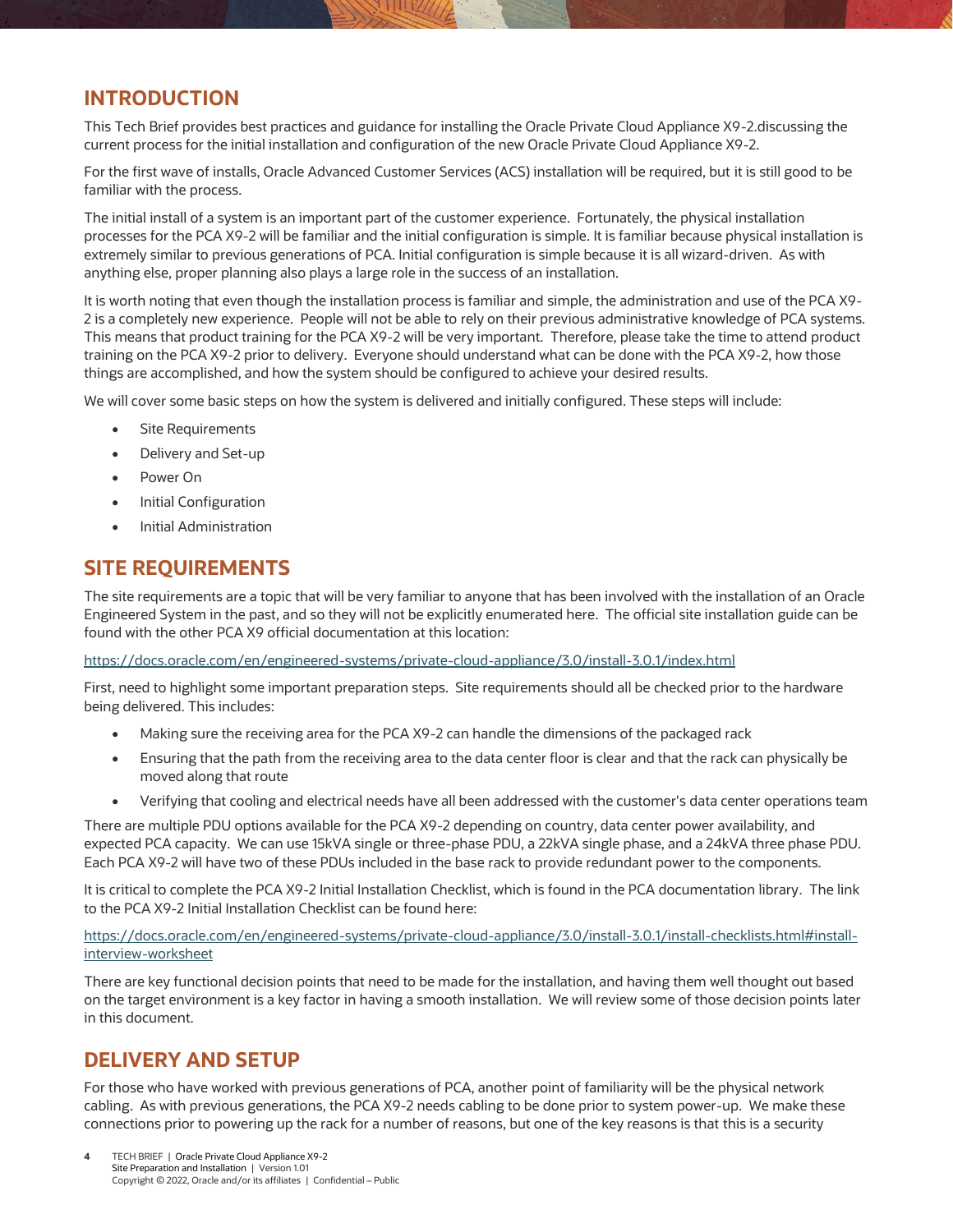feature of the system. By shutting down any ports that are not connected, it prevents an intruder from simply walking up and plugging into one of the open ports.

The Cabling Requirements table below illustrates the options that the customer have for connecting their PCA X9-2 to a network. It is organized by minimum configuration to maximum configuration, and then sorted by the desired network speed. There are actually four more options than what is covered here, but those are for customers that do not want a dedicated administrative network. In that scenario, the data path and management path for the rack will be on the same physical connections. This is not recommend for production installations. The complete version of this table is located in Section 4.4 of the PCA X9-2 Installation Guide in the documentation library as Table 4.1. This document is located here:

[https://docs.oracle.com/en/engineered-systems/private-cloud-appliance/3.0/install-3.0.1/install-hardware.html#install](https://docs.oracle.com/en/engineered-systems/private-cloud-appliance/3.0/install-3.0.1/install-hardware.html#install-network-connect)[network-connect](https://docs.oracle.com/en/engineered-systems/private-cloud-appliance/3.0/install-3.0.1/install-hardware.html#install-network-connect)

| <b>Use Case</b>                                             | <b>Network Speed</b> | <b>Cables Required Ports</b> |                                   | <b>Administration Network Port</b> |
|-------------------------------------------------------------|----------------------|------------------------------|-----------------------------------|------------------------------------|
| Minimum Configuration with<br>Administration Network        | 10Gbit or 25Gbit     | 4 splitter cables            | Port 1 on each spine<br>switch    | Port 5 on each spine switch        |
| Minimum Configuration with<br><b>Administration Network</b> | 40Gbit or 100Gbit    | 4 direct cables              | Port 1 on each spine<br>switch    | Port 5 on each spine switch        |
| Maximum Configuration with<br><b>Administration Network</b> | 10Gbit or 25Gbit     | 10 splitter cables           | Ports 1-4 on each spine<br>switch | Port 5 on each spine switch        |
| Maximum Configuration with<br><b>Administration Network</b> | 40Gbit or 100Gbit    | 10 direct cables             | Ports 1-4 on each spine<br>switch | Port 5 on each spine switch        |

*Table 1: Cabling Requirements*

It is critical that BOTH spine switches are cabled into the customer's data center switches – this ensures proper system redundancy. It is also important to note that we use LACP on these up-links, and that customer switches must be set to trunk mode where they should explicitly specify the intended connection speed. Finally, the use of vPC will be determined by whether a customer uses Static or Dynamic routing for the rack, which we will discuss more in the Initial Configuration section of this document.

#### <span id="page-4-0"></span>**POWER ON**

Initial system power up is also similar to the process followed with earlier generations of the PCA. It is critical to make sure that the switches, disk enclosures (DEs) and Oracle ZS9-2 Storage Appliance heads are powered on first, because without the ZS appliance, the services on the management nodes (MNs) that depend on that ZS storage being available will fail. Once the ZS is up, it is safe to proceed with the powering up the management nodes. Finally, like current PCA generations, the compute nodes (CNs) are not powered up manually - they are turned on automatically by the MNs through their hardware discovery processes.

Also similar to previous PCA generations, a bastion laptop is needed to connect to the rack on port 2 of the Cisco 9348 management switch. Note that the IP address of the bastion has changed from previous generations, and is now 100.96.3.254. Once that connection has been made, open up a browser and point it to 100.96.2.32, which is the primary Management Node virtual IP address (VIP). Initial configuration of the system can now begin.

#### <span id="page-4-1"></span>**INITIAL CONFIGURATION**

There are two options for initial configurations. Either the browser can be used to make use of the PCA First Boot Wizard, or the PCA-ADMIN CLI can be used to complete initial configuration. It is generally recommended that customers use the First Boot Wizard, so we will now review what information is required to complete that.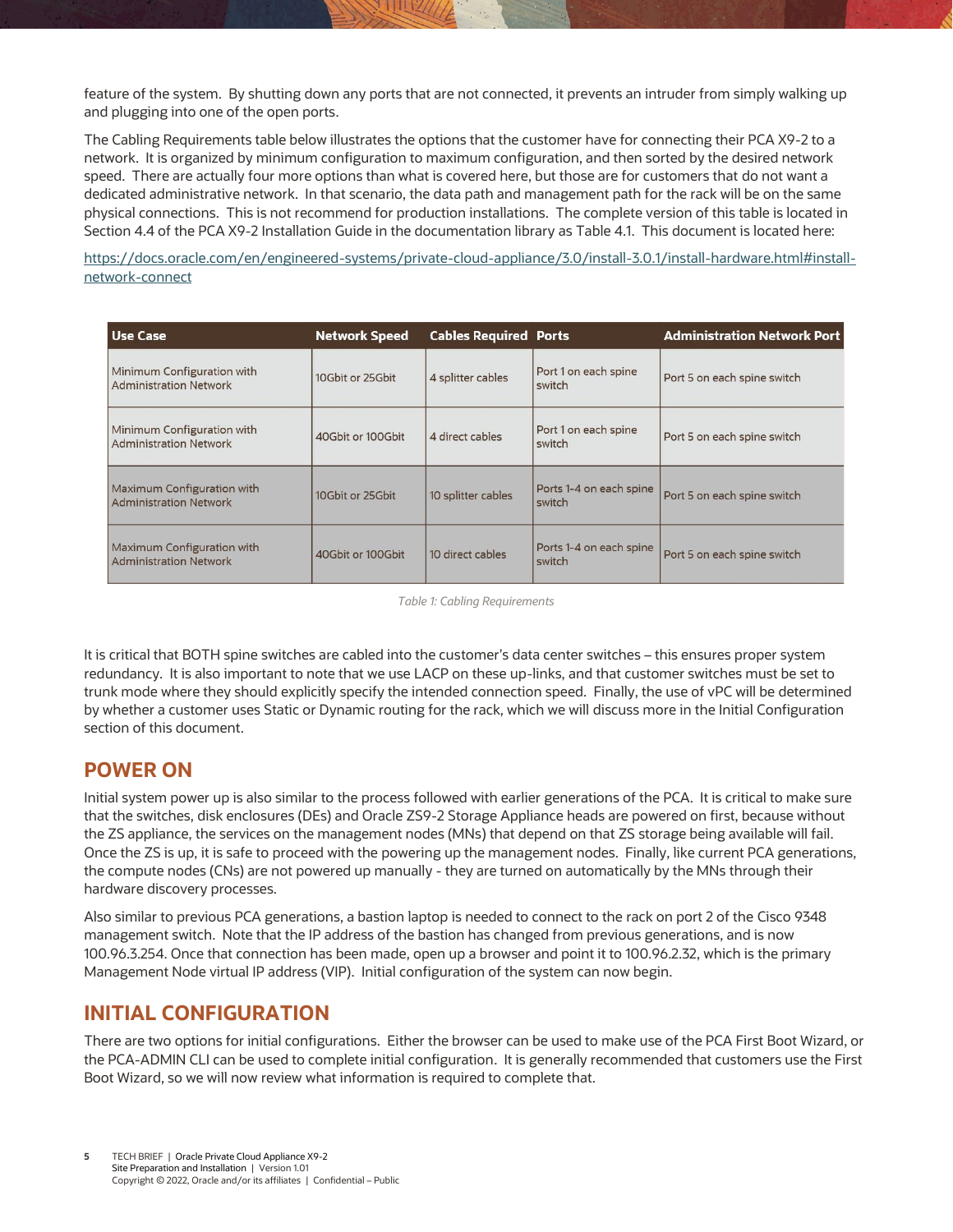Previously in this brief, it was mentioned that it was important for the customer to complete the PCA X9-2 Initial Installation [Checklist,](https://docs.oracle.com/en/engineered-systems/private-cloud-appliance/3.0/install-3.0.1/install-checklists.html#install-checklist-components) which is found here:

[https://docs.oracle.com/en/engineered-systems/private-cloud-appliance/3.0/install-3.0.1/install-checklists.html#install](https://docs.oracle.com/en/engineered-systems/private-cloud-appliance/3.0/install-3.0.1/install-checklists.html#install-checklist-components)[checklist-components](https://docs.oracle.com/en/engineered-systems/private-cloud-appliance/3.0/install-3.0.1/install-checklists.html#install-checklist-components)

We are now at the point where we need the information from that checklist to continue with the installation.

**NOTE:** It is important to have a well thought out plan for this part of the installation because there are some things in this process that are very difficult to change once they're initially configured.

Placeholders should never be used for unknown values in the PCA First Boot process with the intention of coming back and re-configuring them later.

After connecting a laptop or workstation to Port 2 on the management switch and configuring the IP address on the laptop to be 100.96.3.254, point the browser t[o https://100.96.2.32:30099](https://100.96.2.32:30099/) to get to the PCA First Boot wizard.

This initial setup process does several things, including creation the System Enclave administrator account and the configuration of IP routing and networking options for the rack. The first step that you will be presented with is the creation of the System Enclave administrative account.

| <b>ORACLE</b> Private Cloud Appliance |                                                                                       |                                 |
|---------------------------------------|---------------------------------------------------------------------------------------|---------------------------------|
|                                       |                                                                                       |                                 |
|                                       |                                                                                       |                                 |
|                                       |                                                                                       |                                 |
|                                       |                                                                                       |                                 |
|                                       | <b>Private Cloud Appliance First</b>                                                  |                                 |
|                                       | Boot                                                                                  |                                 |
|                                       |                                                                                       |                                 |
|                                       | <b>Create Your Administrative Account</b>                                             |                                 |
|                                       |                                                                                       |                                 |
|                                       | Administrative Username <sup>*</sup>                                                  |                                 |
|                                       | admin                                                                                 |                                 |
|                                       |                                                                                       |                                 |
|                                       | Administrative Password *                                                             | Confirm Administrative Password |
|                                       |                                                                                       |                                 |
|                                       | The password entered must be 12 crimore                                               | Required                        |
|                                       | characters, and must contain at least one<br>uppercase and one lowercase character, a |                                 |
|                                       | number and a sumbol.                                                                  |                                 |

The password created here must conform to the system standards. Oracle PCA X9-2 passwords must contain at least 12 characters with at least one of each: uppercase character, lowercase character, digit, punctuation character, and no double quote ('"'). When this step is complete, you will be logged out of the system and will need to log in again with the credentials that were just created. The next step is the collection of the system's identification details.

|                            | Important<br>Once System Name and Domain are set, they CANNOT BE CHANGED.<br>Please enter and check these details carefully |
|----------------------------|-----------------------------------------------------------------------------------------------------------------------------|
| <b>Availability Domain</b> |                                                                                                                             |
| adl                        |                                                                                                                             |
| System Name <sup>3</sup>   |                                                                                                                             |
|                            |                                                                                                                             |
| Domain <sup>*</sup>        | Required                                                                                                                    |
|                            | T                                                                                                                           |
| <b>Rack Name</b>           | Required                                                                                                                    |
| pca                        |                                                                                                                             |
| Description                |                                                                                                                             |
|                            |                                                                                                                             |

*Image 1: Appliance Details*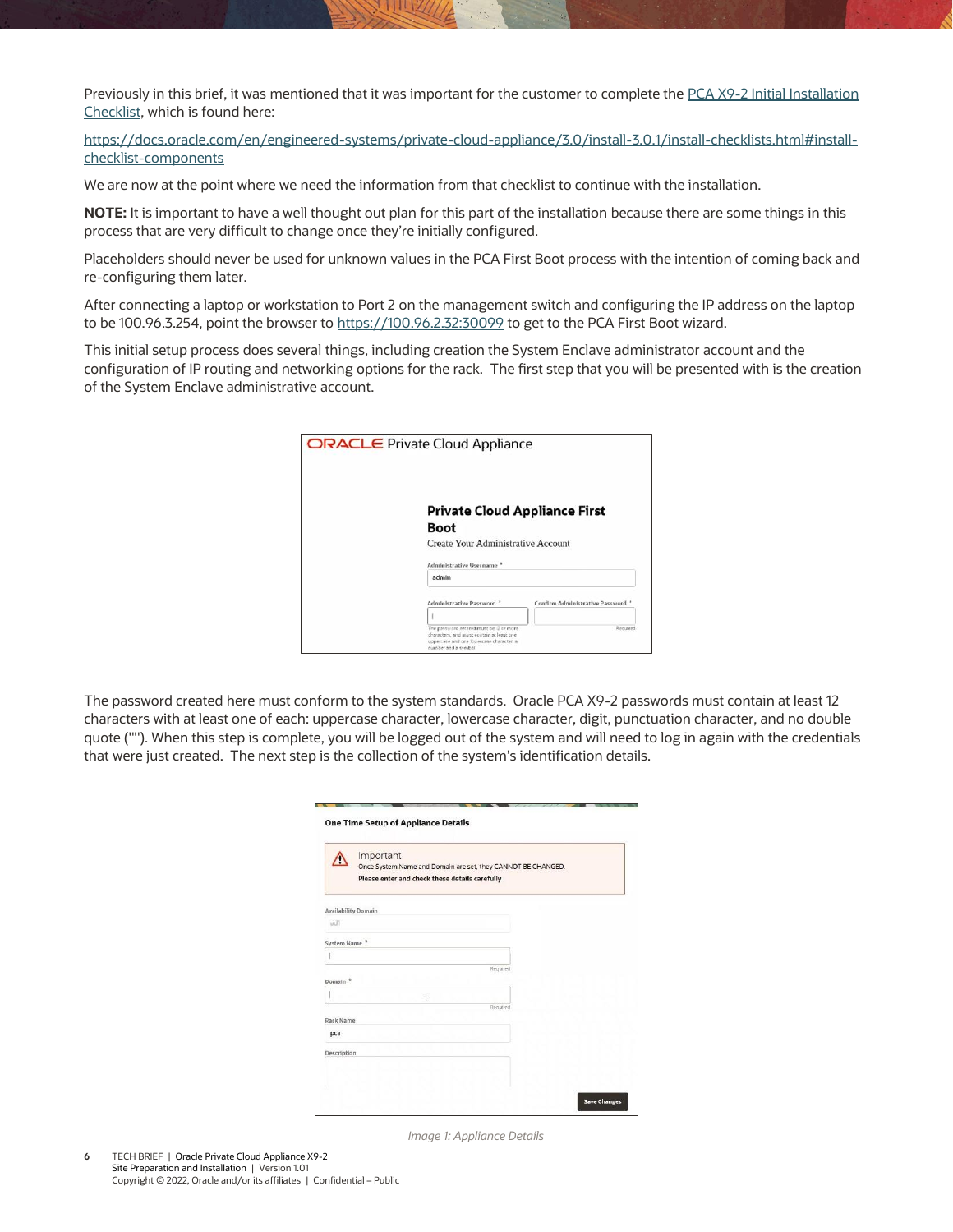Completion of this step includes specifying the system name, the DNS domain used, and an optional system description. When this step is completed, there is a waiting period where the system is initialized with these identity changes.

| Please wait while the Private Cloud<br>Appliance initializes. This page will refresh                                        |
|-----------------------------------------------------------------------------------------------------------------------------|
| every 30 seconds until initialization is                                                                                    |
| complete, or to manually refresh the page                                                                                   |
| click the "Refresh" button below.                                                                                           |
| Initialization may take 15 minutes or longer. Once the PCA has<br>initialized then the networking parameters may be tested. |
| Please do not close this window while the PCA is going<br>through the setup process.                                        |
|                                                                                                                             |
| Refresh                                                                                                                     |

*Image 2: Identity Initialization Message*

**NOTE**: Initialization may take up to 15 minutes. During this time, it is imperative that the browser window be left open. It will refresh every 30 seconds until initialization is complete.

After the services are restarted, a new certificate is generated for the system. When this happens, the servers will restart and the end user will need to reload their browser window, accept the new HTTPS certificate, and log in again.



*Image 3: Server Restart Message*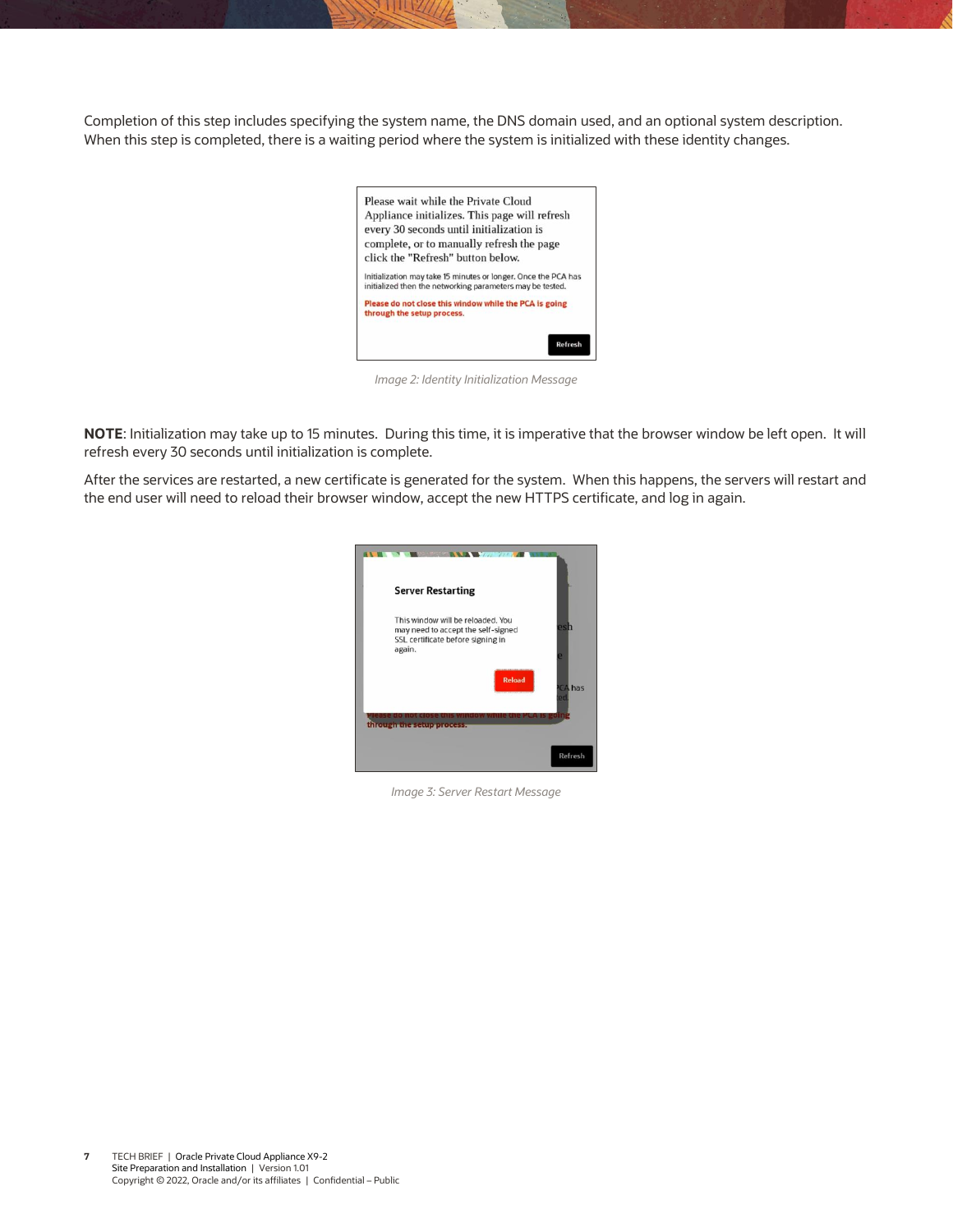The next step is the start of the networking section. The main decision specified here is if the system is going to use Static Routing or Dynamic BGP routing, which is a new option for the PCA X9. If we choose Static Routing, enter the up-link gateway's IP and VLAN, the Spine VIP, and the Uplink's HSRP group, if that is used.

| Ω                        | $\sqrt{2}$ | з                | ×   | ß                        | G                     | F          |
|--------------------------|------------|------------------|-----|--------------------------|-----------------------|------------|
| <b>Routing</b>           | Manageme   | Uplink           | NTP |                          | Admin Net DNS Servers | Public IPs |
| Routing Type *<br>Static |            |                  |     |                          |                       |            |
|                          |            |                  |     |                          |                       |            |
| Uplink Gateway *         |            |                  |     | Spine virtual IP *       |                       |            |
|                          |            |                  |     |                          |                       |            |
| C Enter a value.         |            |                  |     | S Enter a value.         |                       |            |
| <b>Uplink VLAN</b>       |            |                  |     | <b>Uplink HSRP Group</b> |                       |            |
|                          |            | $\sim$<br>$\sim$ |     |                          |                       | ∼          |
|                          |            |                  |     |                          |                       |            |

*Image 4: Static Routing Network Parameters*

Dynamic BGP routing is a new feature of the PCA X9. Since it is based on BGP, the options here will be familiar to those of that have worked with this routing protocol before.

| Uplink<br>Routing<br>Manageme | Admin Net DNS Servers<br><b>NTP</b> | Public IPs |
|-------------------------------|-------------------------------------|------------|
| Routing Type *                |                                     |            |
| Dynamid                       |                                     |            |
|                               |                                     |            |
| Peer1IP <sup>*</sup>          | Peer1 ASN <sup>*</sup>              |            |
|                               | $\check{ }$                         | $\lambda$  |
| Regulred                      |                                     | Required   |
| Peer2 IP                      | Peer2 ASN                           |            |
|                               |                                     |            |
|                               |                                     |            |
| <b>Uplink Gateway</b>         | Oracle ASN                          |            |
|                               | 136025<br>$\checkmark$              |            |
| <b>BGP</b> Topology           | <b>BGP KeepAlive Timer</b>          |            |
| <b>MESH</b>                   | 60                                  | $\sim$     |
| BGP HoldDown Timer            | <b>Enable MD5 Authentication</b>    |            |
| 180<br>$\hat{}$               | Disable                             |            |

*Image 5: Dynamic Routing Parameters*

In this dialog, we will first put several parameters including the IP and ASNs (Autonomous System Numbers) for both peers, the gateway used. There are also some BGP configuration options, which include the topology used, and whether MD5 authentication is used. The Oracle ASN and the BGP keep-alive timers are both pre-populated.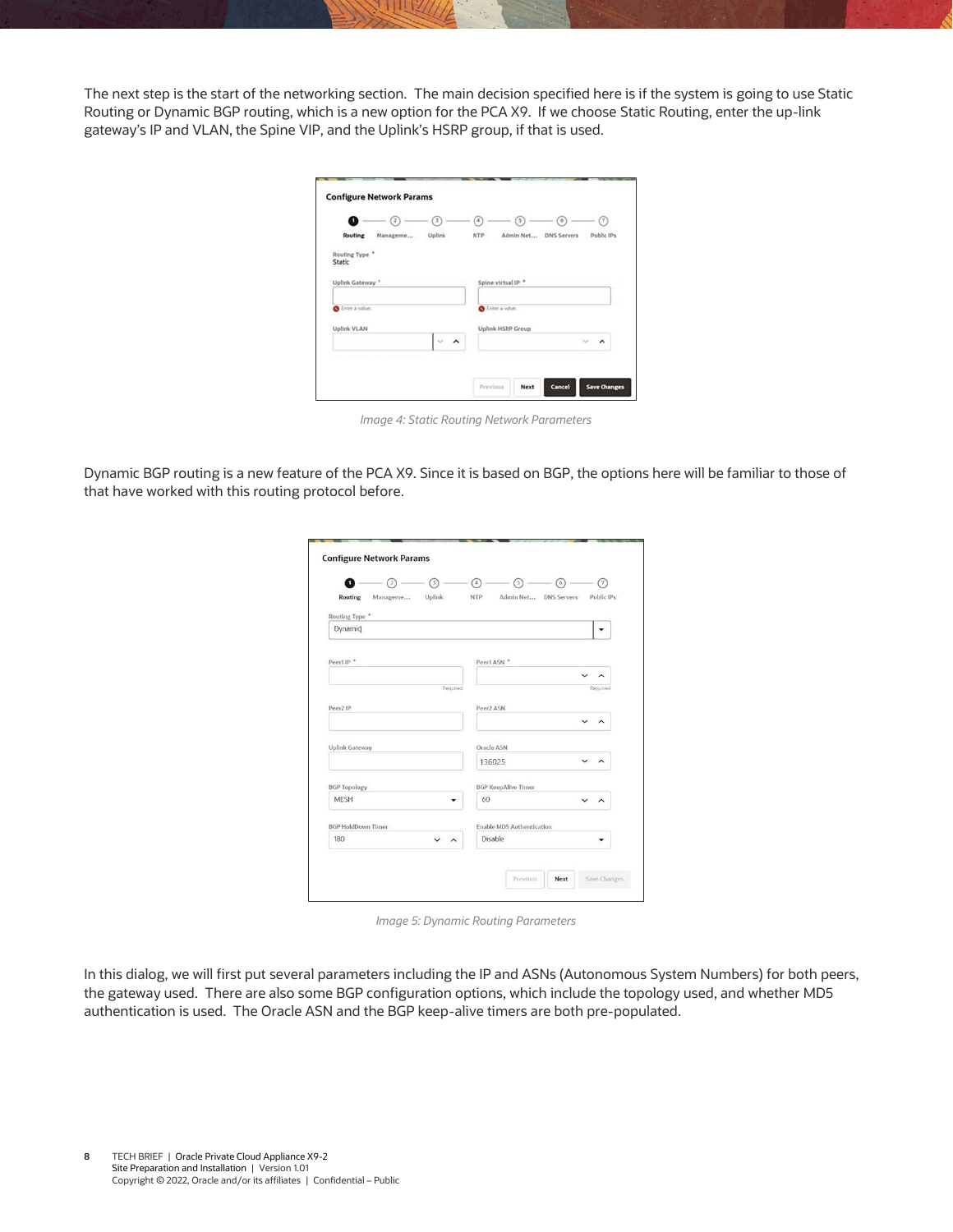Now we are getting into the standard networking configuration. Since the PCA X9-2 has three management nodes instead of the two that previous PCA systems had, we will need to put in the IP, the VIP, and the VIP hostname for all three of those here.

| 2<br>3                                                                          | ß<br>$\overline{4}$<br>$\overline{7}$<br>6<br>Admin Net<br><b>DNS Servers</b><br>Public IPs |
|---------------------------------------------------------------------------------|---------------------------------------------------------------------------------------------|
| <b>Routing</b><br>Uplink<br>Manageme<br>Management Node Virtual IP <sup>*</sup> | <b>NTP</b><br>Management Node VIP Hostname *                                                |
| Management Node 1 IP                                                            | Management Node 1 Hostname                                                                  |
| Management Node 2 IP                                                            | Management Node 2 Hostname                                                                  |
| Management Node 3 IP                                                            | Management Node 3 Hostname                                                                  |

*Image 6: Network Management Parameters*

Next, we configure the up-link information for the switches. We will need the customer's IP and netmask that will be used for both Spine switches, the up-link port speed (which defaults to 100 Gb), how many of them will be used, the MTU (which defaults to a jumbo frame of 9216), and finally FEC, which defaults to Auto.

|                                               |               | $\overline{4}$                 | $\overline{5}$        | 6                                             | 7          |
|-----------------------------------------------|---------------|--------------------------------|-----------------------|-----------------------------------------------|------------|
| Routing<br>Manageme                           | <b>Uplink</b> | <b>NTP</b>                     | Admin Net DNS Servers |                                               | Public IPs |
| Spine1 IP [comma-separated list, no spaces] * |               |                                |                       | Spine2 IP [comma-separated list, no spaces] * |            |
| Uplink Port Speed <sup>*</sup>                |               | Uplink Port Count <sup>*</sup> |                       |                                               |            |
| 100                                           |               | $\overline{1}$                 |                       |                                               |            |
| Uplink VLAN MTU *                             |               | spaces]                        |                       | Uplink Netmask [comma-separated list, no      |            |
| 9,216                                         | ́             |                                |                       |                                               |            |
|                                               |               |                                |                       |                                               |            |
| <b>Uplink Port FEC</b>                        |               |                                |                       |                                               |            |
| <b>AUTO</b>                                   |               |                                |                       |                                               |            |

*Image 7: Network Uplink Parameters*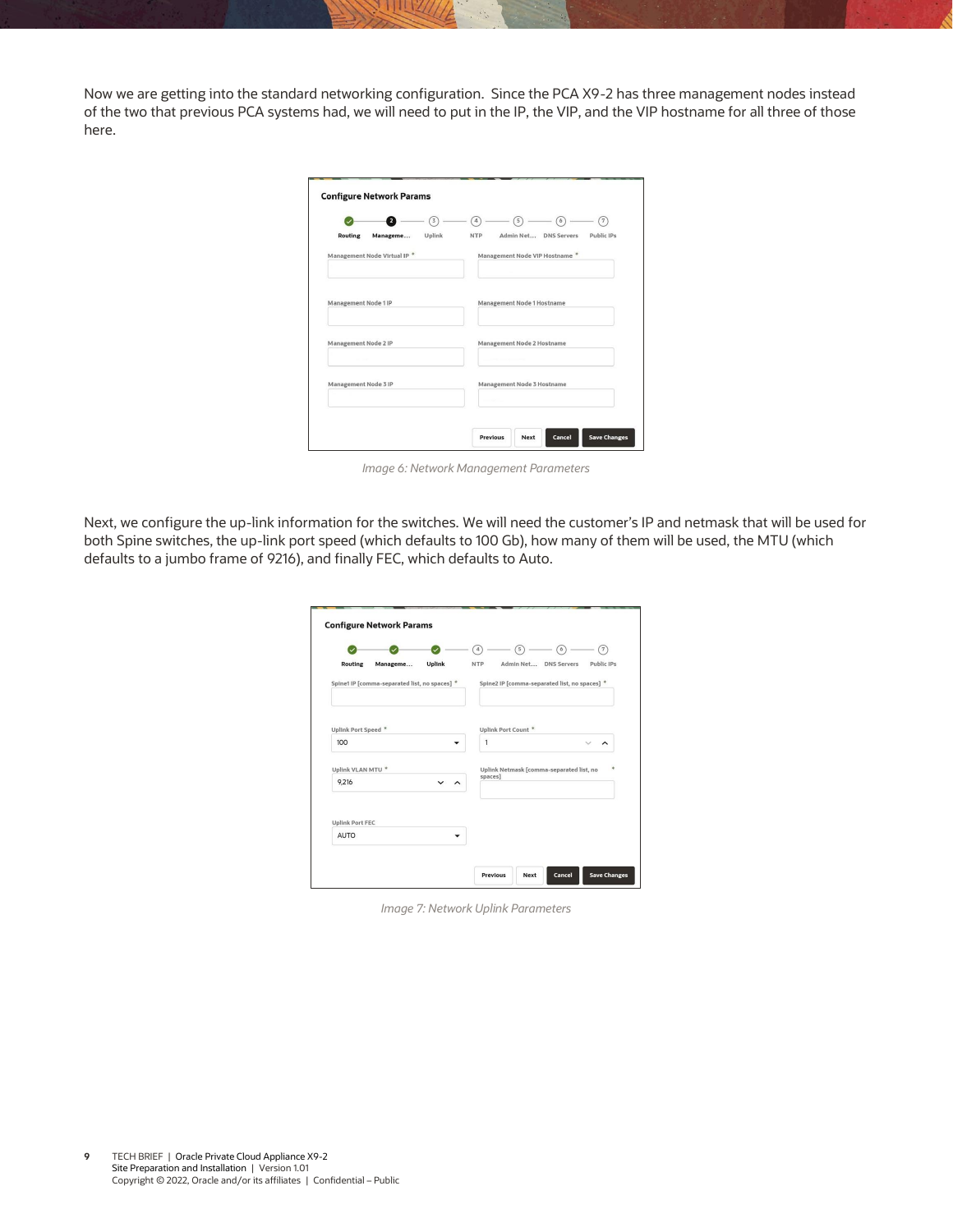Here we set up the NTP servers that the system will use. You can configure up to seven of them here and can enter them via IP addresses or as fully qualified hostnames.

|                            |                                                                    |               |            | 5                     | $\ddot{\circ}$ | $\overline{7}$ |
|----------------------------|--------------------------------------------------------------------|---------------|------------|-----------------------|----------------|----------------|
| <b>Routing</b>             | Manageme                                                           | <b>Uplink</b> | <b>NTP</b> | Admin Net DNS Servers |                | Public IPs     |
| <b>Qualified Hostname)</b> | NTP Servers (Enter up to 7 comma separated IP addresses or Fully * |               |            |                       |                |                |
|                            |                                                                    |               |            |                       |                |                |
|                            |                                                                    |               |            |                       |                |                |
|                            |                                                                    |               |            |                       |                |                |
|                            |                                                                    |               |            |                       |                |                |
|                            |                                                                    |               |            |                       |                |                |
|                            |                                                                    |               |            |                       |                |                |
|                            |                                                                    |               |            |                       |                |                |

*Image 8: NTP Information*

Earlier in this brief when cabling was discussed, it was mentioned that there is the option of whether or not you want to have a physically separately management network. It is highly recommend enabling the separate admin network. To do that select Enable, and then put in the speed and count of the admin ports you want to use. This is followed by the HSRP and VLAN info (if that is used), the MTU, whether FEC is used. Finally, specify the gateway IP, mask, and Spine IP addresses.

If a separate management network is not desired and the goal is to keep the data and management planes on the same physical path, simply select the Disable option.

|                                  |          |        |            | 6                     | $\circ$ | の          |
|----------------------------------|----------|--------|------------|-----------------------|---------|------------|
| Routing                          | Manageme | Uplink | <b>NTP</b> | Admin Net DNS Servers |         | Public IPs |
| Admin Networking                 |          |        |            | Admin Port Speed      |         |            |
| Enable                           |          |        |            | Admin Port Speed      |         |            |
| Admin Port Count                 |          |        |            | Admin HSRP Group      |         |            |
|                                  |          |        |            |                       |         |            |
| Admin VLAN                       |          |        |            | Admin Vlan MTU        |         |            |
|                                  |          |        |            |                       |         |            |
| Admin Port FEC<br>Admin Port FEC |          |        |            | Admin Gateway IP      |         |            |
| <b>Admin Netmask</b>             |          |        |            | Admin CIDR            |         |            |
| Admin Spine1 IP                  |          |        |            | Admin Spine2 IP       |         |            |
| Admin Spine Virtual IP           |          |        |            |                       |         |            |

*Image 9: Administrative Network Parameters*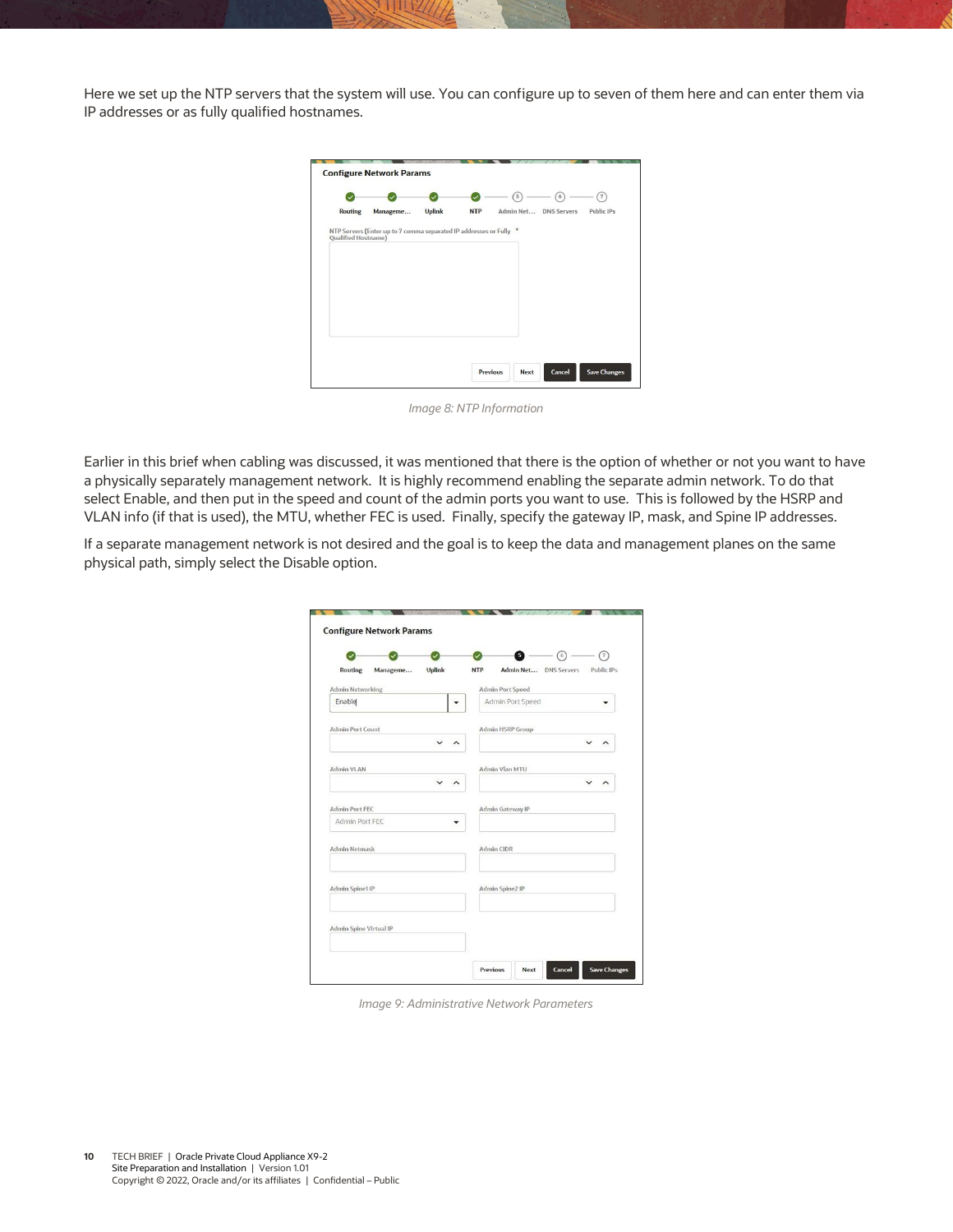One of the last steps is putting in the DNS servers that the system will use externally. To do that specify all three of them here.

|                     |          |        |            |                       | $\mathcal{T}$ |
|---------------------|----------|--------|------------|-----------------------|---------------|
| Routing             | Manageme | Uplink | <b>NTP</b> | Admin Net DNS Servers | Public IPs    |
| <b>DNS Server 1</b> |          |        |            |                       |               |
| <b>DNS Server 2</b> |          |        |            |                       |               |
| <b>DNS Server 3</b> |          |        |            |                       |               |
|                     |          |        |            |                       |               |

*Image 10: DNS Information*

Finally, we put in the public, or outside IP addresses that the system will use when VCNs are configured with an Internet Gateway later on. Instances all have internal IP addresses, but for external access this is the pool from which those external IPs will come from.

| Routing                                             | Manageme                                           | <b>Uplink</b> | <b>NTP</b> | Admin Net | <b>DNS Servers</b> | Public IPs |
|-----------------------------------------------------|----------------------------------------------------|---------------|------------|-----------|--------------------|------------|
|                                                     | Public IP Ranges [no spaces]                       |               |            |           |                    |            |
| that they are not "Public" but instead represent IP |                                                    |               |            |           |                    |            |
| Object Storage Public IP                            | addresses that have access in on premise networks. |               |            |           |                    |            |

*Image 11: Public IP Range*

Actual public IP addresses can be used here, but these will usually be private IP address blocks from inside the customer's internal data center network. Since these will be used quite a bit, and it is recommended to not under-budget the size of the block used here – it is better to have too many here than not enough. If there is a good idea of the VMs that will be running on the system, then it can be estimated how many external addresses you will need, plus some additional for unforeseen use.

#### <span id="page-10-0"></span>**INITIAL ADMINISTRATION**

Now that the system has finished its initial configuration, we are ready to start some of the initial administrative tasks that are necessary to complete before a system is ready for use.

Since the networking tasks are now done, there are two main browser interfaces that are accessible - the Customer Enclave UI and the Service Enclave UI. The Customer Enclave is the PCA X9-2's equivalent of what a typical OCI user would use, so any familiarity with the OCI Cloud Console will allow users to navigate and recognize the options available here with ease.

The Service Enclave however, is an area of administration that a user of OCI cloud services would never use. Since this is an on-prem solution, there are certain kinds of administrative tasks must be available for customers to use.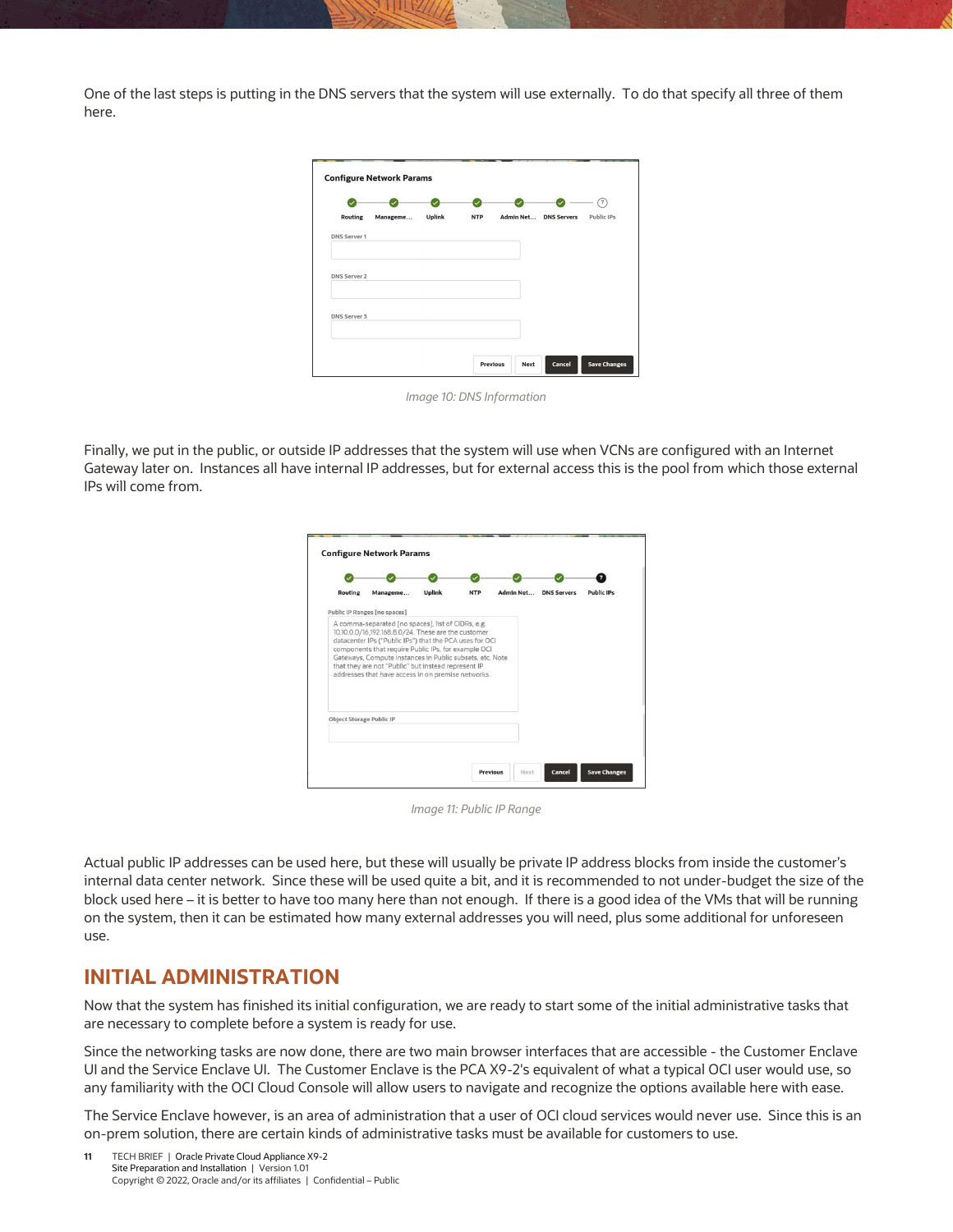For these initial administration tasks, the first thing to do is go into the Service Enclave.

The URL for the Service Enclave is https://adminconsole.pca-system.mydomain.com, where pca-system is the name specified in Image 1 above, and mydomain.com is the domain specified on that same step of the First Boot Wizard.

The ASR (Auto Service Request) interface will be the first thing that comes up after your initial login, as a reminder to configure it. Once ASR is configured, on subsequent logins you will go straight to the Dashboard.

After configuring ASR, the next thing we have to take care of are the Compute Nodes. Until now, the CNs have been in a "Ready to Provision" state, and we are at the point where we need to actually provision them and put them into service. To do this, navigate to the "Rack Units" tile on the dashboard, and find the CNs listed in the list of system hardware listed there. For each CN entry there is an Action icon on the right hand side – select that and then "Provision" for each CN. More details on Compute Node Provisioning can be found in Chapter 2 ("Hardware Administration") of the Oracle Private Cloud Appliance Administrator Guide for Release 3.0.1, which can be found here:

#### <https://docs.oracle.com/en/engineered-systems/private-cloud-appliance/3.0/admin-3.0.1/adm-hardware.html>

The next administrative item to attend to in the SEUI is tenancy creation. Up to 8 separate tenancies can be created on the system. Normally there will be only one or two tenancies configured for each PCA X9. Additional tenancies can be created at any time, but at this point I recommend just creating the first one. Compartments can also be created inside of each Tenancy later in the Customer Enclave UI, just like in the OCI Cloud Console. More details on Tenancy Creation can be found in Chapter 4 ("Tenancy Management) of the Oracle Private Cloud Appliance Administrator Guide for Release 3.0.1, which can be found here:

#### <https://docs.oracle.com/en/engineered-systems/private-cloud-appliance/3.0/admin-3.0.1/adm-hardware.html>

For each Tenancy, there must be at least one administrative account created. The steps on how to create administrative accounts can be found in Chapter 3 ("Administrator Account Management") of the Oracle Private Cloud Appliance Administrator Guide for Release 3.0.1, which can be found here:

[https://docs.oracle.com/en/engineered-systems/private-cloud-appliance/3.0/admin-3.0.1/adm](https://docs.oracle.com/en/engineered-systems/private-cloud-appliance/3.0/admin-3.0.1/adm-accountmgmt.html#adm-account-create)[accountmgmt.html#adm-account-create](https://docs.oracle.com/en/engineered-systems/private-cloud-appliance/3.0/admin-3.0.1/adm-accountmgmt.html#adm-account-create)

Since one of the key design points of the PCA X9-2 is to achieve API parity with OCI, the OCI CLI can be used for all CLI operations in the Customer enclave. It is the same OCI CLI that is used with OCI. This can be installed on any system that can reach the management IP VIP of the PCA X9-2. Once installed, to test the OCI CLI with a PCA X9-2 the following statement can be used:

oci iam user list --compartment-id [TENANCY\_OCID]

This statement is useful at this point not because of the information that it will return. It is useful because it touches all of the PCA X9's internal Service Endpoints. When it provides a successful return, in addition to the user list it is also telling you that all of the internal services on the PCA X9 are running correctly.

Finally, you will switch over to the Customer Enclave UI and move on to the first operational tasks.

The URL for the Customer Enclave is https://console.pca-system.mydomain.com, where pca-system is the name specified in Image 1 above, and mydomain.com is the domain specified on that same step of the First Boot Wizard.

The first operational tasks in the Customer Envlave will include:

- Creating the first VNICs
- Creating the first subnets
- Importing the compute images that you want to use for your instances
- Creating your first instances

It is recommended that your first instances be some test instances to make sure that everything is working as expected.

Details on how to complete these tasks are available in the Oracle Private Cloud Appliance User Guide for Release 3.0.1, which can be found here:

<span id="page-11-0"></span><https://docs.oracle.com/en/engineered-systems/private-cloud-appliance/3.0/user-3.0.1/index.html>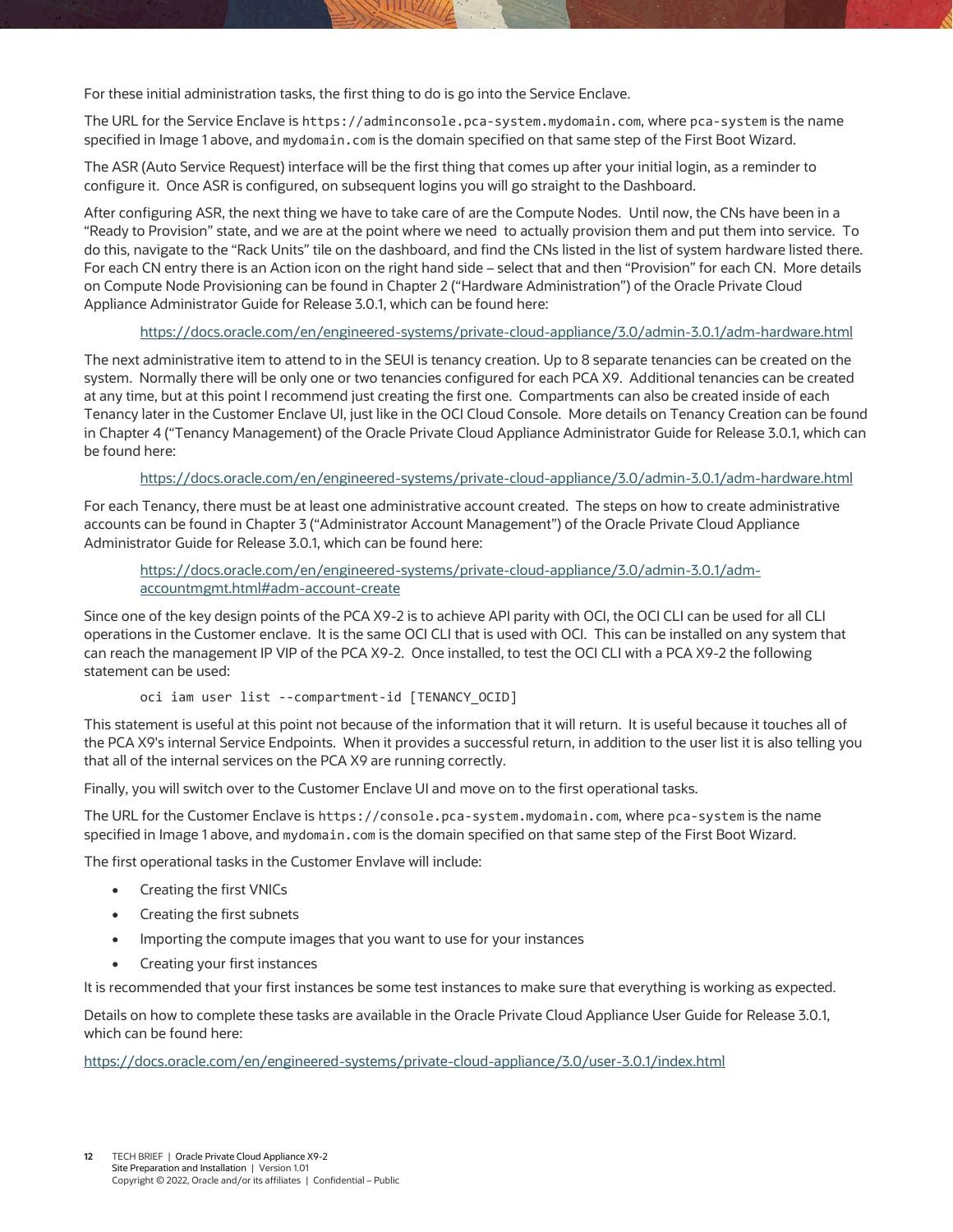#### **SUMMARY**

In this technical document, we reviewed several very important steps to cover when planning and implementing a PCA X9-2 installation. For more information, please visit the Oracle PCA documentation, located at:

<https://docs.oracle.com/en/engineered-systems/private-cloud-appliance/index.html>

Here you will find the Concepts Guide, Installation Guide, Administrator's Guide, User Guide, Patching Guide, and many other extremely useful documents.